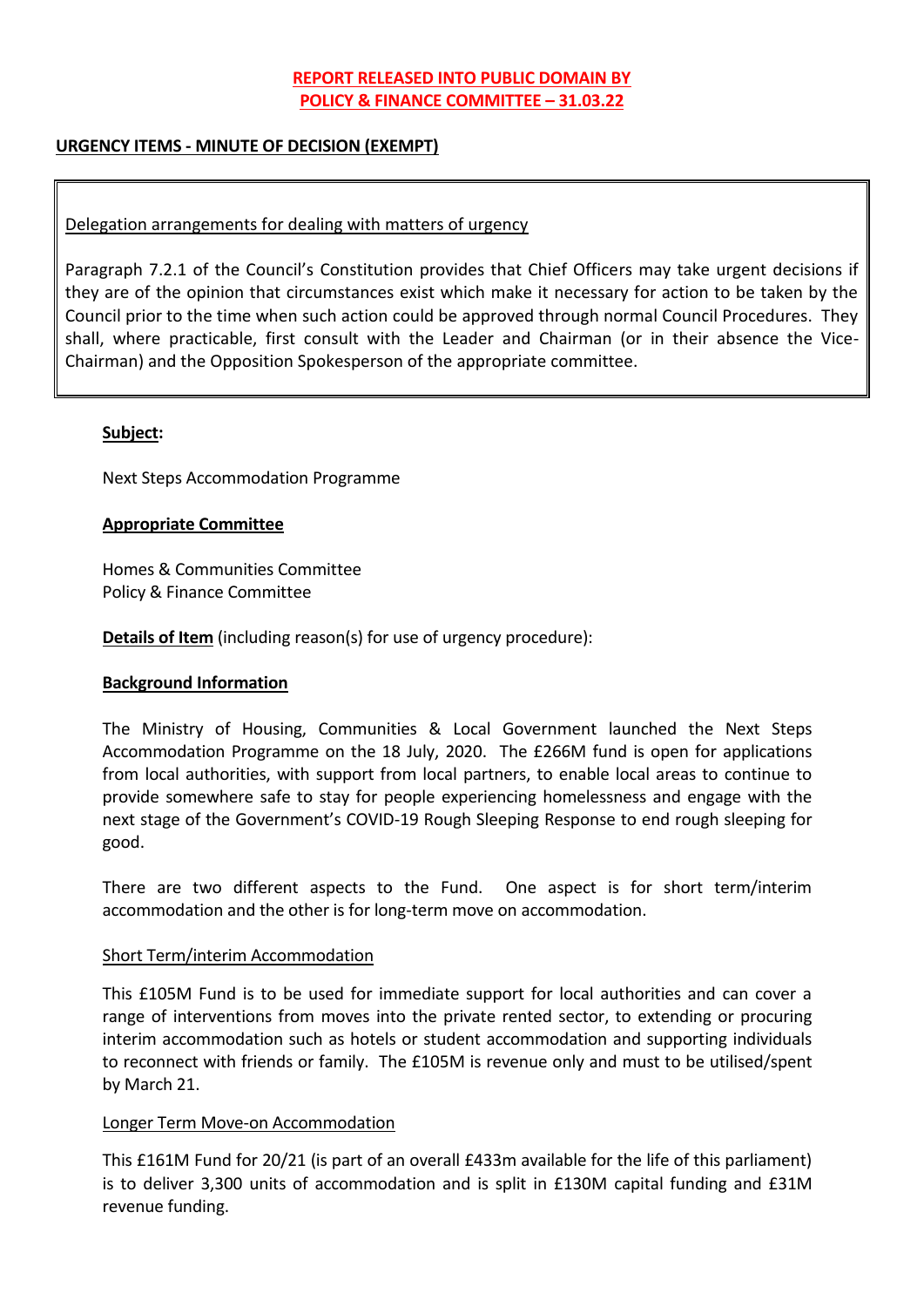Different considerations will apply to the assessment of each aspect of the fund and the deadline for submission was Thursday, 20 August 2020.

The prospectus and recommended proposals were considered by SLT on 28 July 2020 and on 11 August 2020 and approval was given to proceed and submit a bid for both elements of the programme.

On the 17 September 2020, the Council was advised it been successful in securing an initial £22,846 from the £105M short-term revenue fund to deliver its winter provision for rough sleepers.

Formal announcements are still to be made regarding the £161M longer term/move-on accommodation capital fund and the remainder revenue fund.

Officers have worked collaboratively with MHCLG advisors and the Affordable Housing Growth Manager at Homes England on the bid and a phone call was received from an MHCLG Advisors on Monday 28 September 2020 setting out a proposal that requires a response by lunchtime **Wednesday 30th September** – hence the need for this urgency item.

#### **Bid Summary and Proposal**

The Councils bid submission requested 80% of the capital costs to purchase the six former alms-houses' adjacent to the retail park on Northgate, Newark and 100% revenue to deliver our vision for addressing rough sleeping and supporting those at risk of rough sleeping, as 'First Steps' accommodation.

However, MHCLG advisors have advised that a 55% capital contribution is looking more favourable. This would require a capital contribution from the Council of approximately £316,800 – please see table below.

| <b>Costs for 'First Steps' Accommodation at Northgate, Newark</b> |                     |
|-------------------------------------------------------------------|---------------------|
| <b>Capital Dwelling Costs</b>                                     |                     |
| 6 Alms-houses                                                     | 670,000             |
| Additional works to properties (to reach                          | 34,000              |
| appropriate EPC standards)                                        |                     |
| <b>Final Costs</b>                                                |                     |
| Total Cost for 6 dwellings                                        | £704,000            |
| <b>Proposed Grant Details</b>                                     |                     |
| MCHLG Contribution at 55% of total costs                          | £387,200            |
| Requires a 45% funding contribution from                          | £316,800            |
| the Council/match funding                                         |                     |
| <b>Revenue Costs</b>                                              |                     |
| Specialist Rough Sleeper Support Worker                           | £8,700 (2020/21)    |
| Post                                                              | £35,000 pa for 3    |
|                                                                   | years               |
|                                                                   |                     |
| <b>Proposed Grant Details</b>                                     |                     |
| *MHCLG Contribution                                               | £28,080 per year    |
| MHCLG Contribution of the 3 year 8 week                           | (2020/21)<br>£4,320 |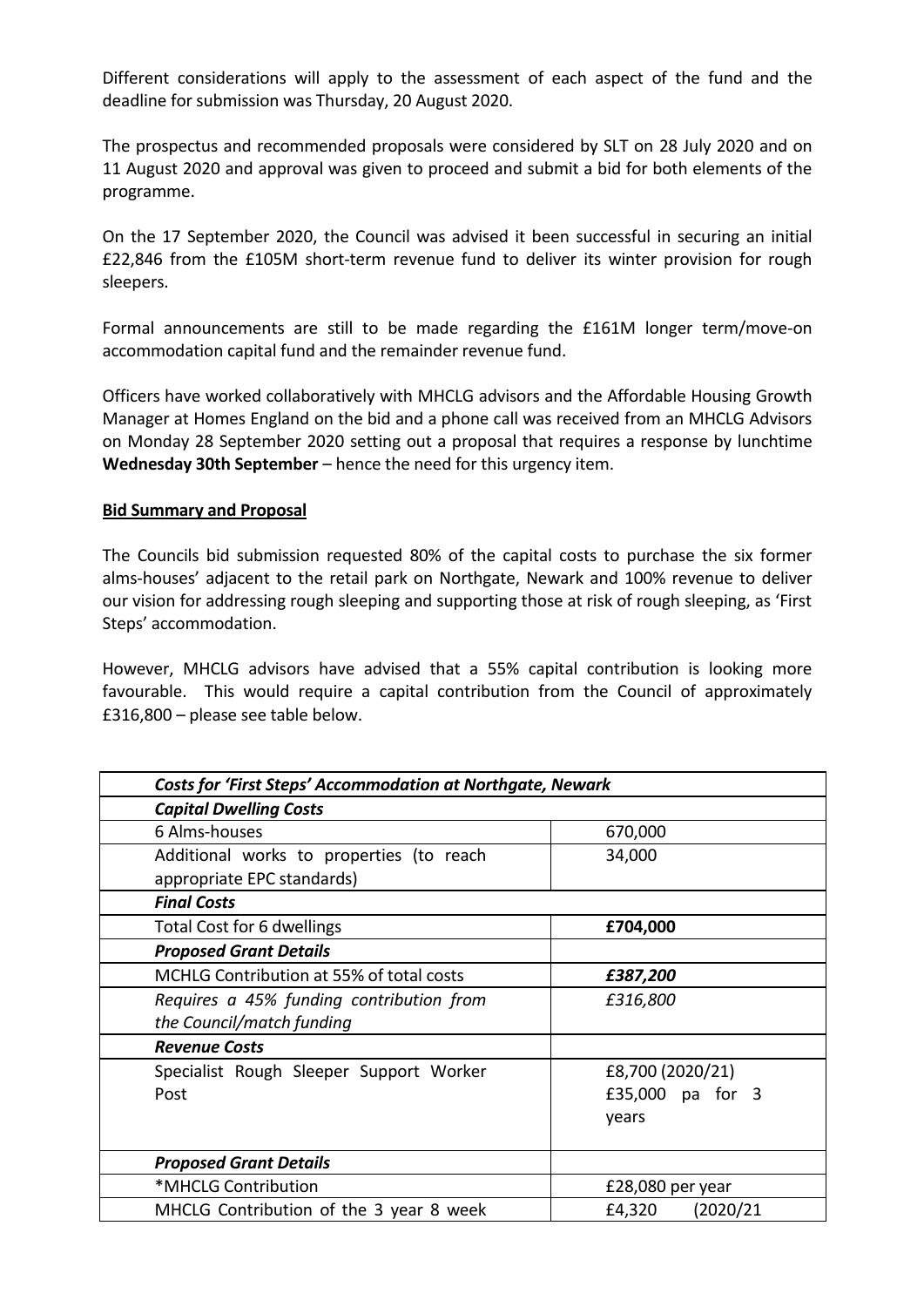| period covered by the bid                                    | 8wks)<br>£28,080 (2021/22)<br>£28,080 (2022/23)<br>£28,080 (2023/24) |
|--------------------------------------------------------------|----------------------------------------------------------------------|
| <b>Total Revenue Contribution for lifetime of</b><br>the bid | £88,560                                                              |

\* In the original bid we requested a FTE support worker to cover the six units of accommodation. In discussions with MHCLG they have advised that their calculations are based on a 0.8 FTE as a full time worker would be expected to cover 8-10 units and therefore their contribution is based on the 0.8.

MHCLG advisors have said that the funding programme is very oversubscribed and authorities in the accepted category have submitted bids of a 30% - 50% share. In Nottinghamshire, the majority of the authorities are likely to receive between 40% and 50% as a maximum and many have indicated already that they will accept this offer. We have managed to negotiate a slightly higher contribution for Newark and Sherwood at 55%.

In relation to the support worker provision it is anticipated that we will work with our Nott's District/Borough colleagues to commission a specialist service provider as part of a wider crosscounty programme, which will feed into the collaborative Rough Sleeper Initiative.

The draft proposals for the delivery of the Councils Homelessness Prevention and Rough Sleeper Strategy for the next 3-year period suggest an expenditure of around £289,500 (requires SLT / Member approval) but it would be sensible to retain some funds in reserves given the anticipated future demand on the service.

#### Demand Data Included in the Bid Submission:

The winter night shelter assisted 42 individuals in 2019/20, the majority of which had high and complex support needs such as substance misuse, mental health and/or an offending history and poor previous tenancy history. It was also identified that many of these individuals were not using health care facilities to address new and/or ongoing needs and conditions.

As identified above, many of these individuals were vulnerably housed (sleeping on sofas, living in sheds/garages), but were not known to street outreach teams or the Housing Options Service but all were occasional rough sleepers just not in visible/high traffic areas such as shop doorways.

Based on our average usage of the winter shelter 2019/20, in addition to the numbers picked up under Covid response "Everyone In" and the weekly delta return it is anticipated that any winter provision in Newark and Sherwood for 2020/21 would need to accommodate an average of 13 households per night.

We have submitted the following figures to MHCLG following our annual Rough Sleeper Counts  $2020 - 6$  rough sleepers,  $2019 - 2$  rough sleepers with reduction attributable to successful collaborative work and winter night shelter,  $2018 - 5$  rough sleepers,  $2017 - 4$  rough sleepers, 2016 – 5 rough sleepers).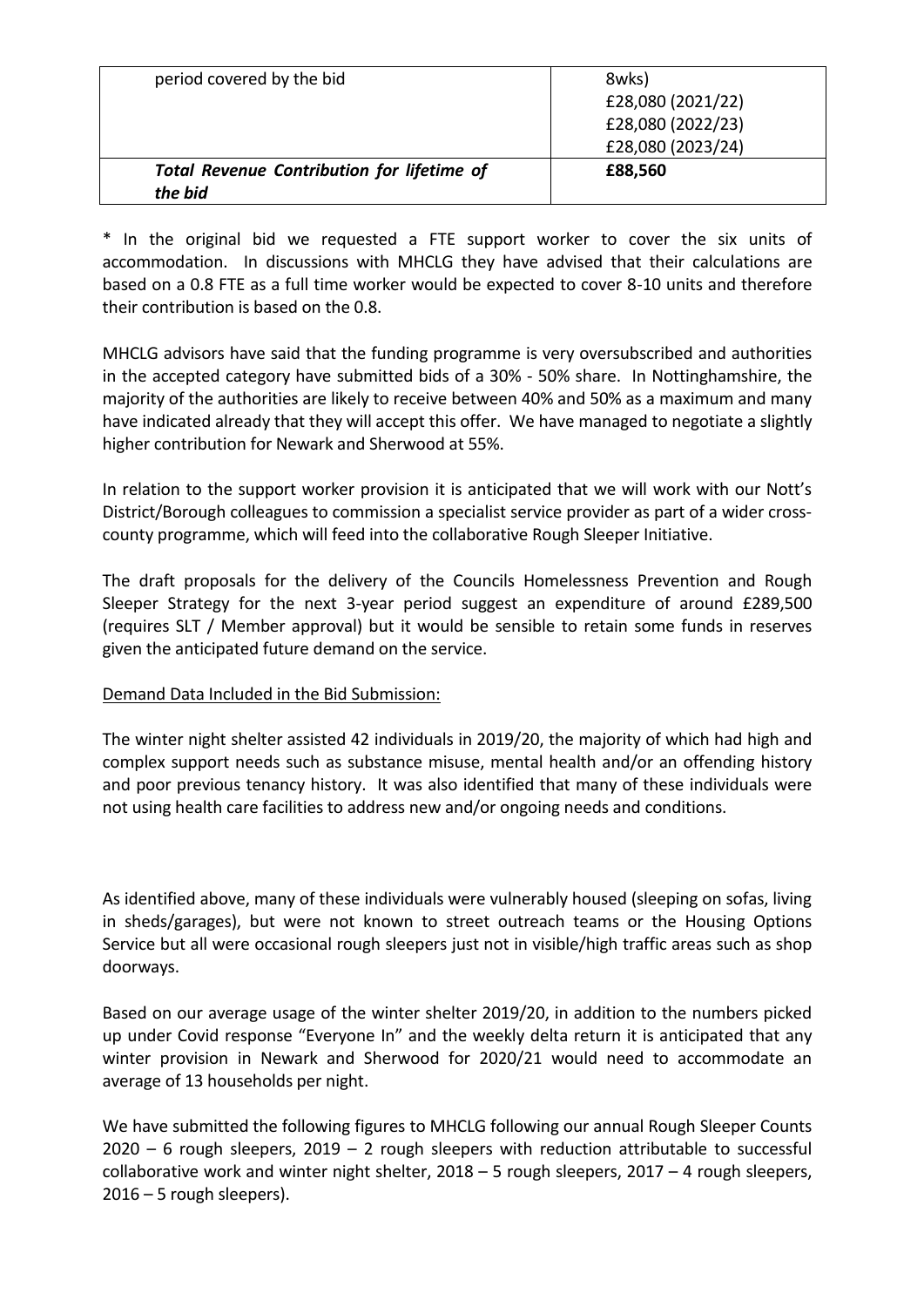## **Financial Implications (FIN20-21/4647)**

A capital budget is required of £704,000 to purchase the 6 x dwellings, financed by the proposed MHCLG grant of £387,200 and a contribution of £316,800 from the Homelessness Reserve.

There will also be a revenue cost for the period 2020/21 to 2023/24 of £113,700 with £88,560 grant from the MHCLG and a contribution of £20,760 from the Homelessness Reserve.

The Homelessness Reserve balance is currently £739,930, and the above total requirement of £337,560 will reduce the balance to £402,370 by the end of financial year 2023/24.

Should the MHCLG grant not be awarded, the purchase should be reconsidered and reported back to Policy and Finance Committee.

### **Risks**

- 1. Inability to secure/negotiate a purchase (NB: We have asked our advisors if we could look for alternative provision or return the grant)
- 2. Revenue and Capital expenditure review/Exit Strategy would be required at the end of Year 3 – a consideration may be an asset transfer from General Fund to the Housing Revenue Account.

### **Deadline**

The Advisors have given a very tight deadline for a response to their proposal i.e. by no later than **lunchtime Wednesday 30th September** as they will be making final decisions by the end of the week for all authorities not just Newark and Sherwood.

Failure to respond within the timeline will be taken as a refusal of their proposal and the grant funding will be allocated to other authorities.

SLT considered a further report and gave their approval to proceed yesterday evening (29 September 20) subject to Member consultation and approval via the urgency item process.

#### **Decision**

- **a) The Council accept the indicative proposed offer of £387,200 capital and £88,560 revenue funding from the Next Steps Accommodation Programme, which is a good comparable grant rate to unlock and commit to match fund the remainder of the scheme from the homeless reserve;**
- **b) Should the MHCLG grant of £387,000 be awarded, £704,000 be added to the Capital Programme with a contribution of £316,800 from the Homelessness Reserve;**
- **c) Should the MHCLG grant not be awarded, further consideration be made and brought back to Committee; and**
- **d) That the Director – Housing, Health and Wellbeing be granted delegated approval to purchase the properties.**